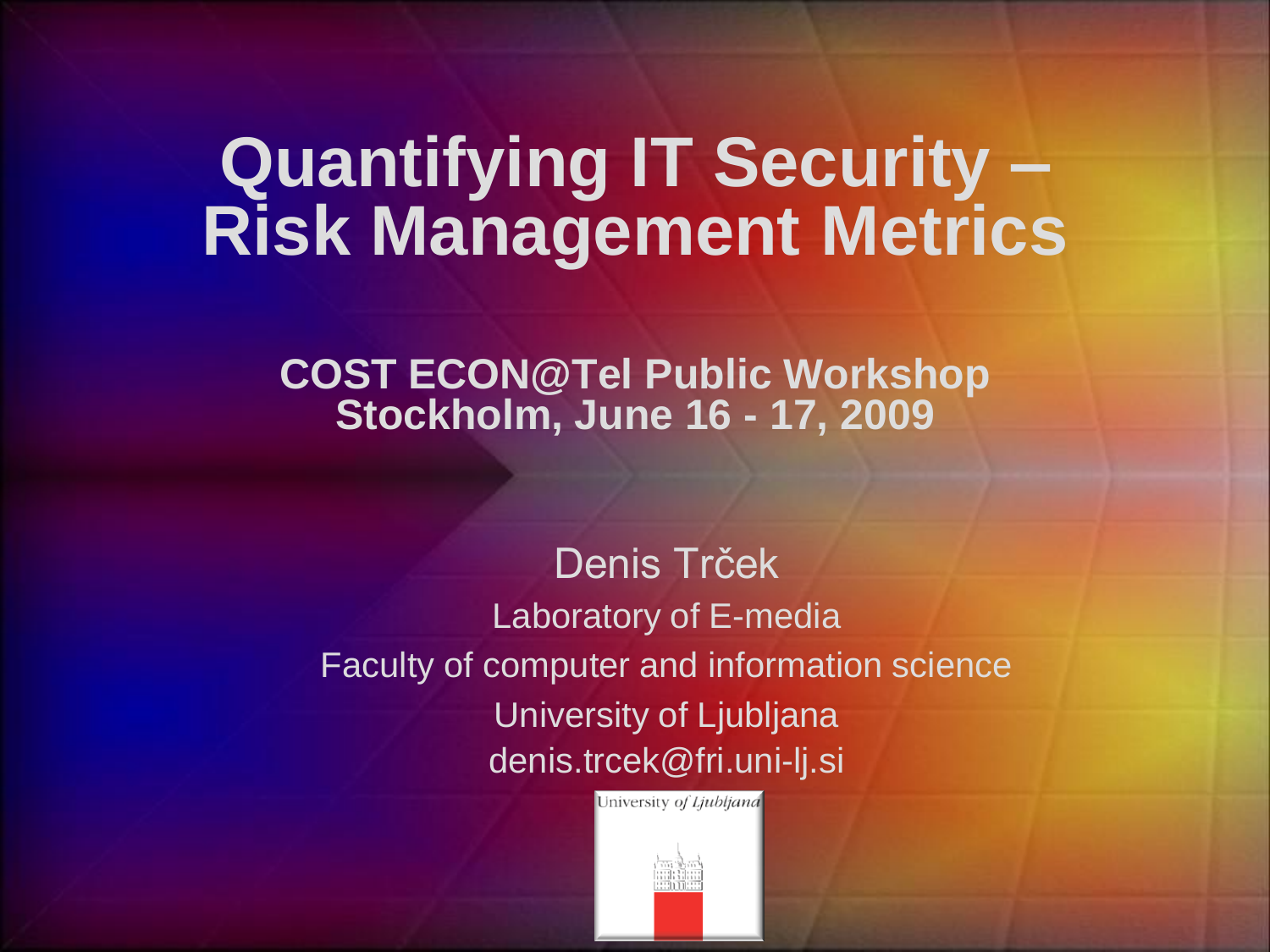# **Introduction**

- Security is among top priorities in IS for more than a decade.
- This area still lacks appropriate metrics:
	- It took some time to recognize that IS risk management is "just another" decision making process under uncertainty.
	- But existing risk management methods are of a limited use in information systems, because information technology is so rapidly changing that decades old aggregates of data are not existing.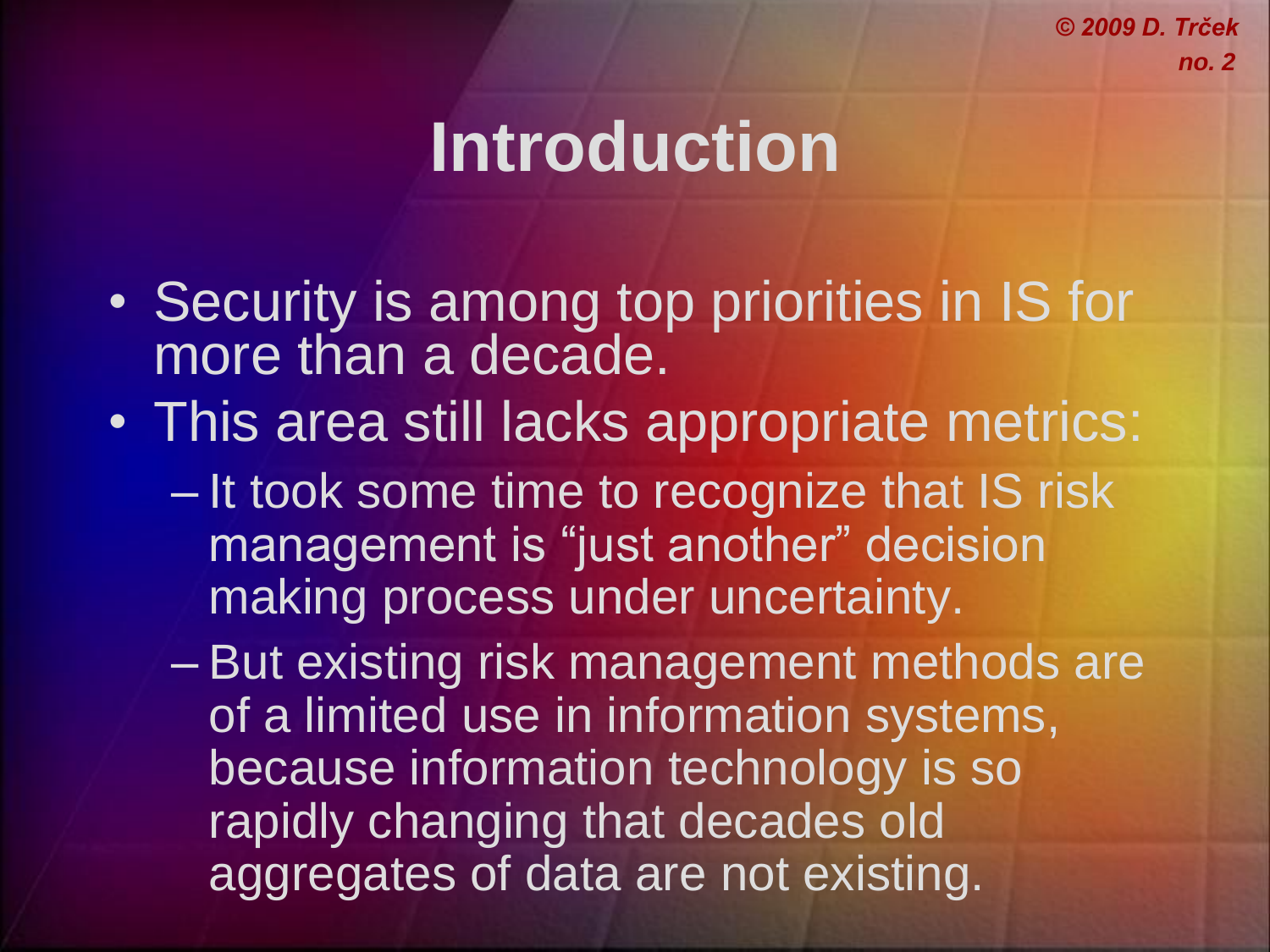# **The outline of this presentation**

- Risk management basics (RM).
- Presentation of a generic risk management model that supports computerized implementation, covering reactive, active, and pro active treatment.
- Overview of the latest approaches in this field that are suitable for RM.
- Evaluation of these approaches for deployment in IS risk management.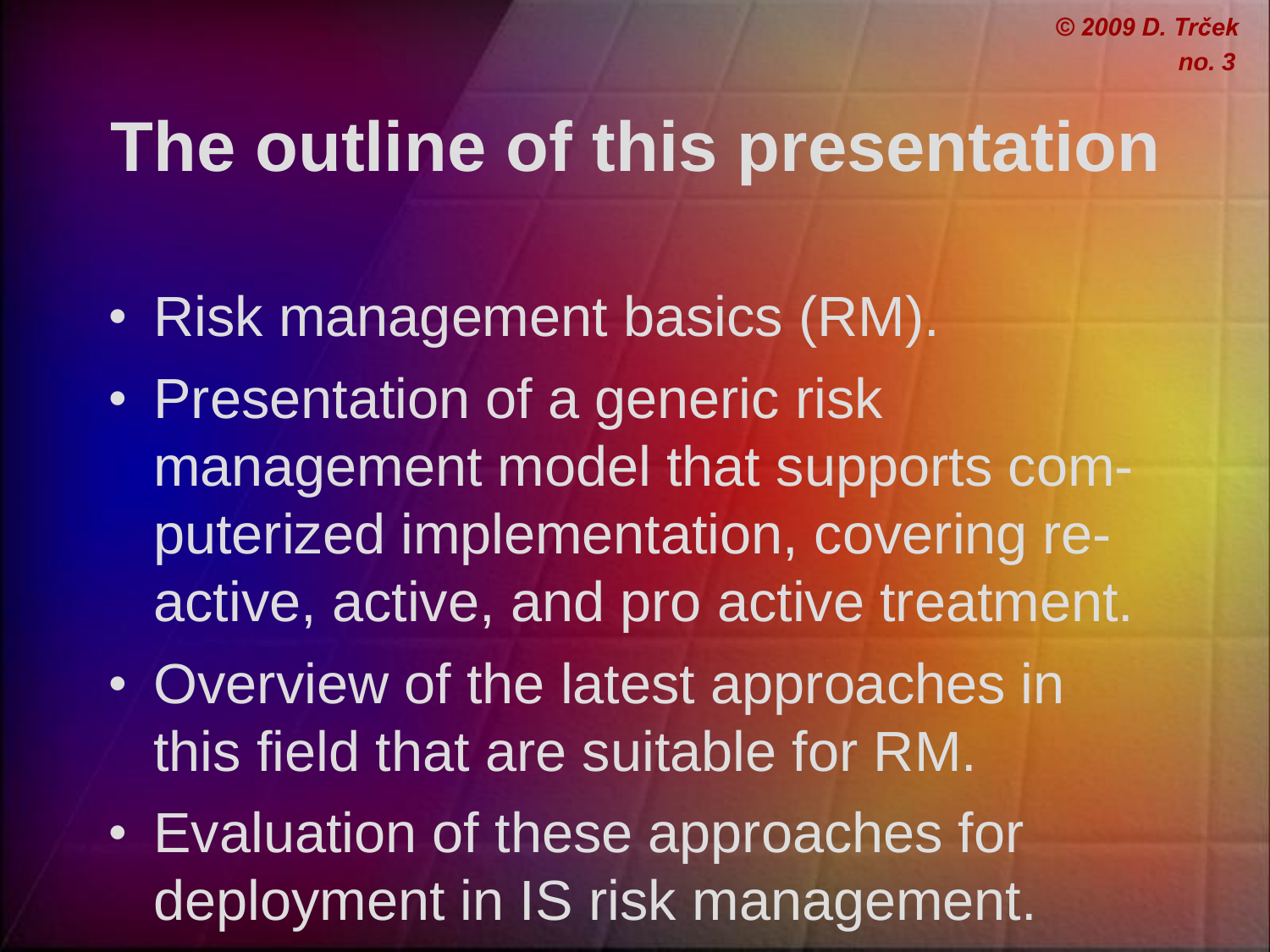# **IT Risk Management Basics**

- The main standards in this area:
	- Int. standards organization, Information security risk management, ISO 27005, Geneva, 2008.
	- NIST, Managing Risk from Information Systems, NIST SP 800-39 Draft, US Dept. of Commerce, Washington D.C., 2007.
	- US Department of Health, Basics of Risk Analysis and Risk Management, US Dept. of Health & Human Services, Washington D.C., 2008.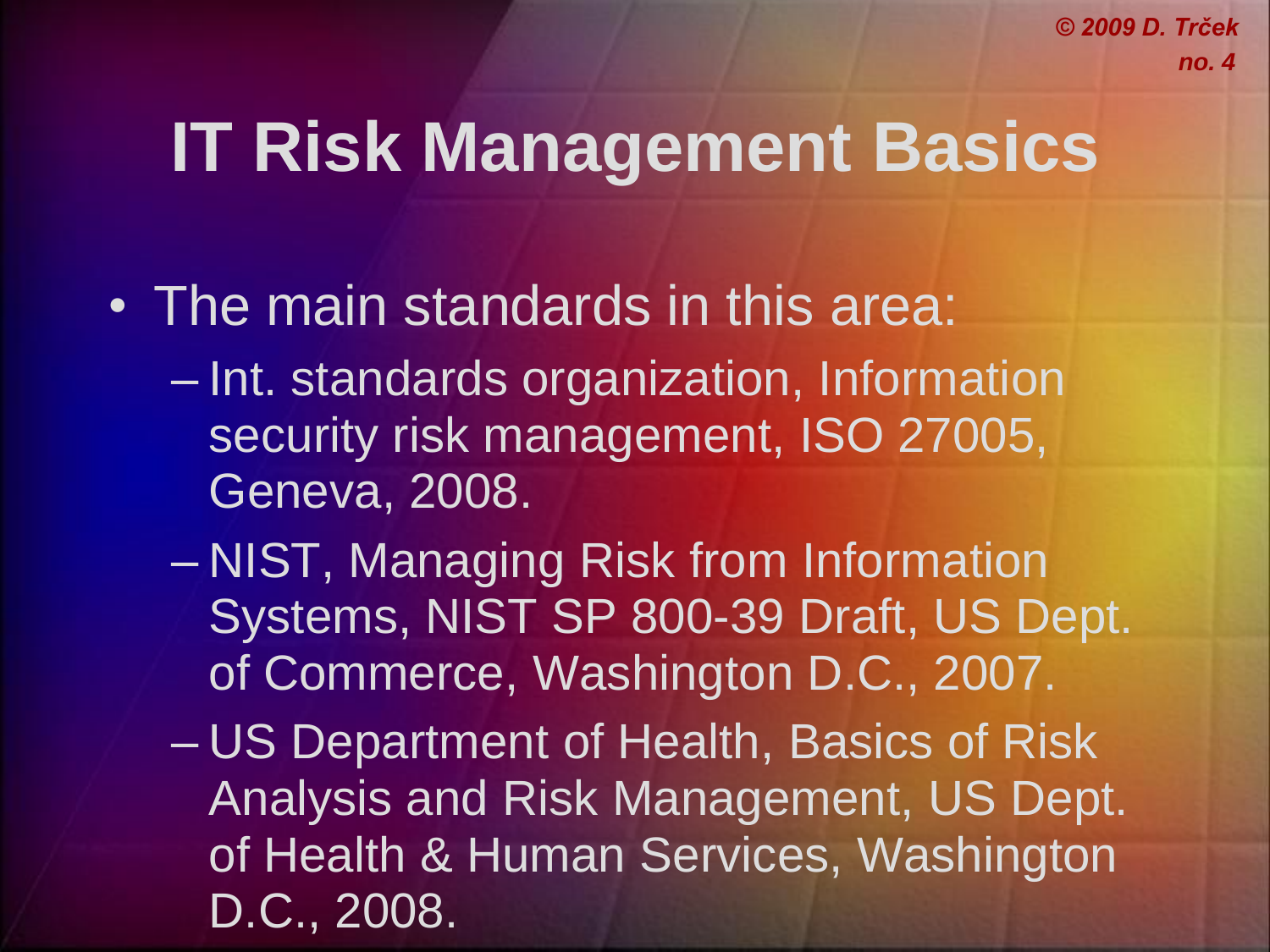# **IT Risk Management Basics**

- According to these standards the following basic RM elements are defined:
	- asset(s) with its (their) value and vulnerability (vulnerabilities),
	- threat(s),
	- risk as a consequence of assets' vulnerability and interaction with threats,
	- safeguards and risk minimization,
	- security policy.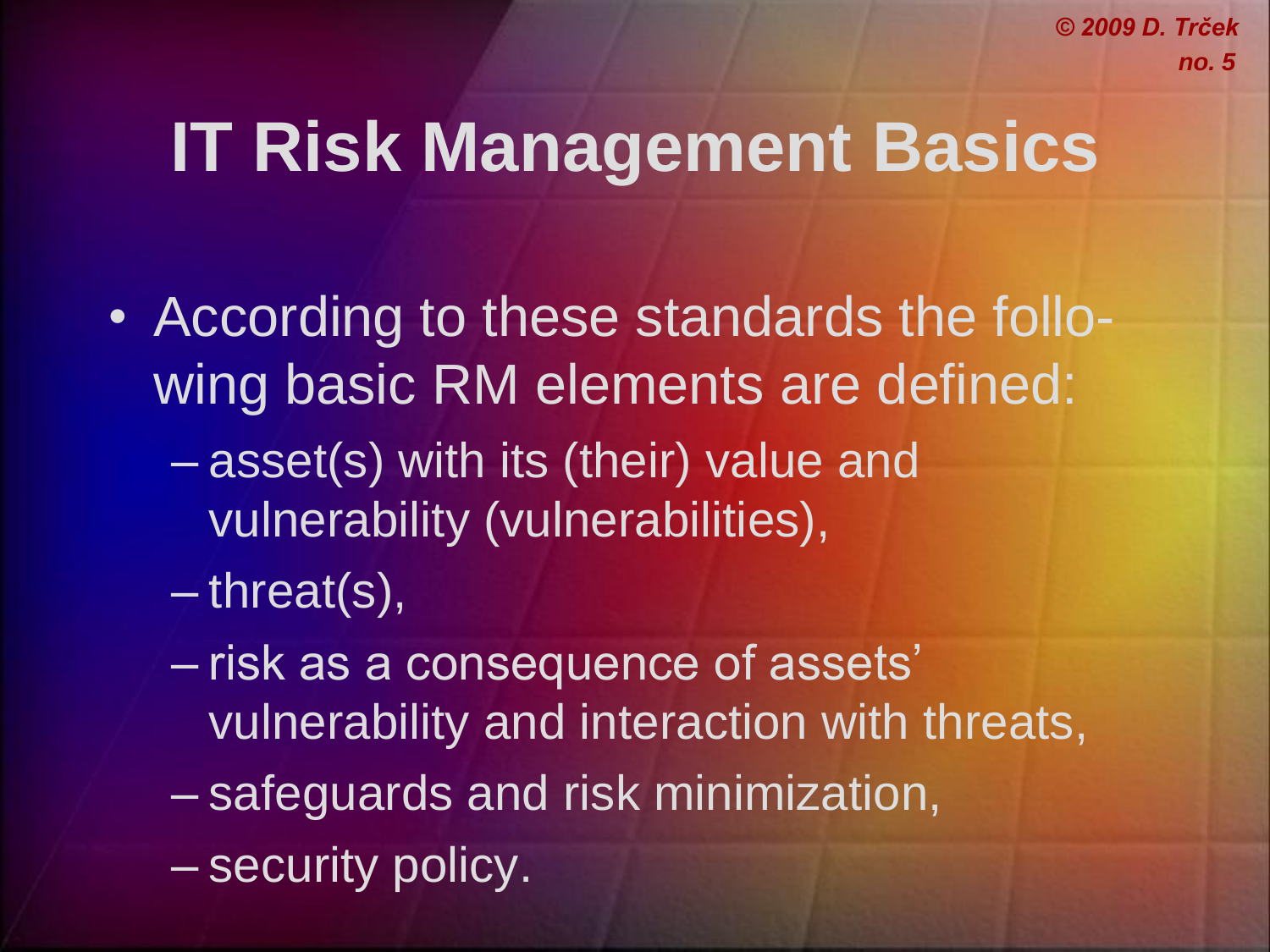### **Generic IT Risk Management Model**

- Generic IT RM model [Trček]. – It is based on system dynamics:
	- System dynamics is intended for modeling complex systems.
	- **Example 15 Yearth Supports coverage of socio-technical** systems.
	- $\triangleright$  It operates on the aggregates level.
	- Our problem area
		- has to address human factor and technology as a whole;
		- $\triangleright$  it has to operate at the aggregates level and provide computerized support.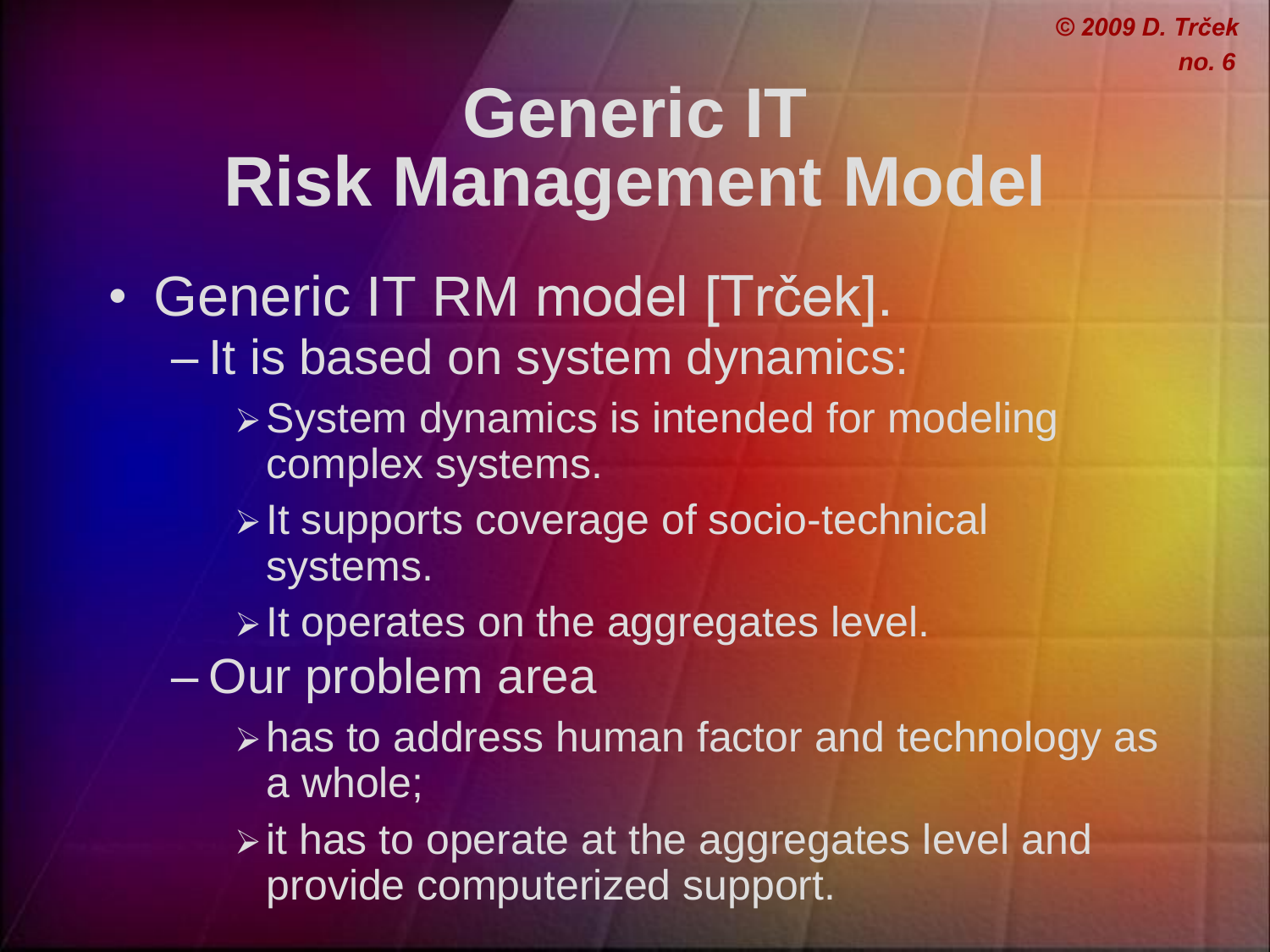### **Generic IT Risk Management Model**

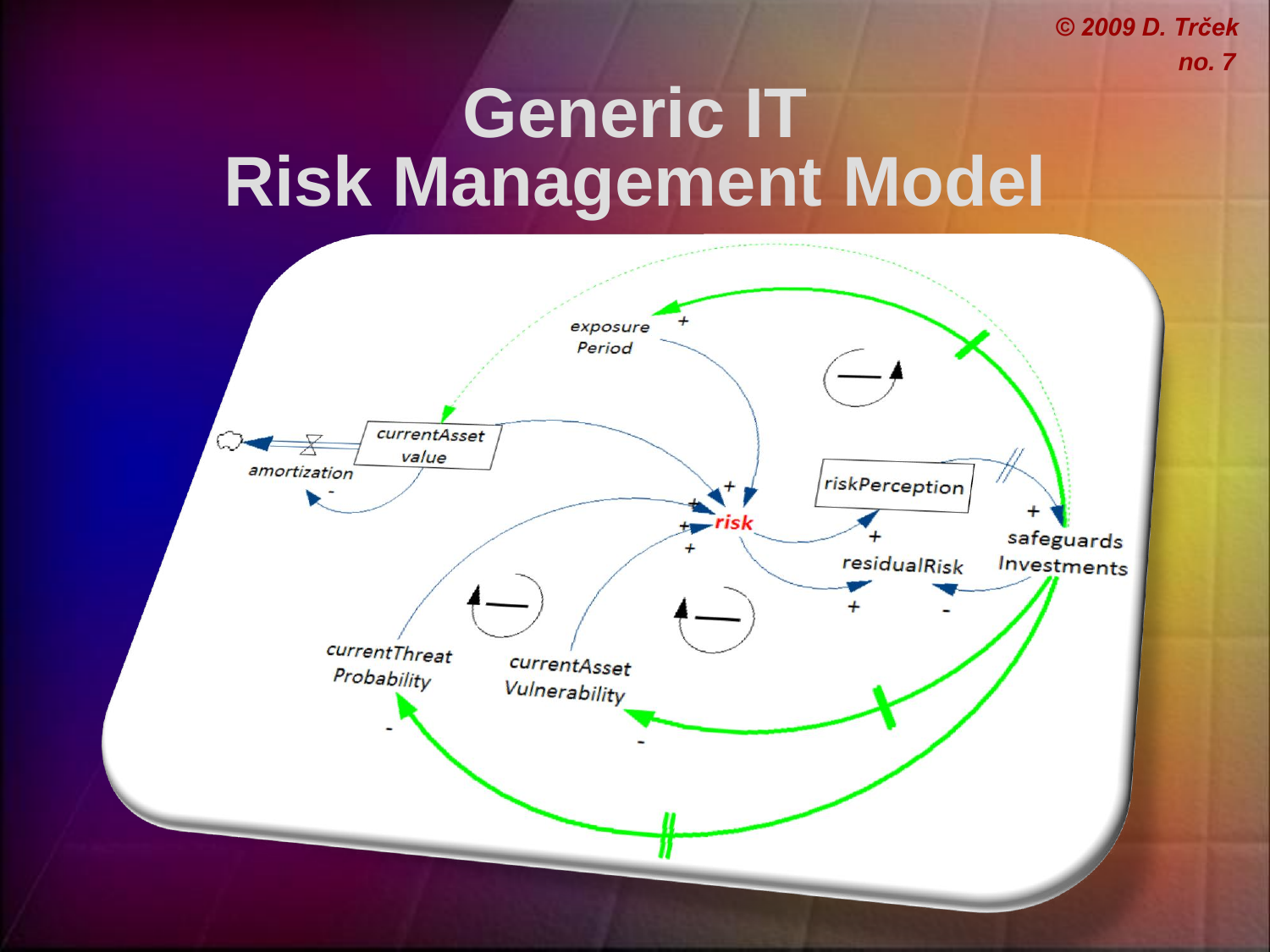- IS risk management metrics as a "sideeffect" of two main (related) initiatives: – MITRE Corporation Common Vulnerabilities and Exposures and – US National Vulnerability Database.
- In addition, a complementary effort that is focused on web applications security flaws is Open Web Application Security Project, or OWASP.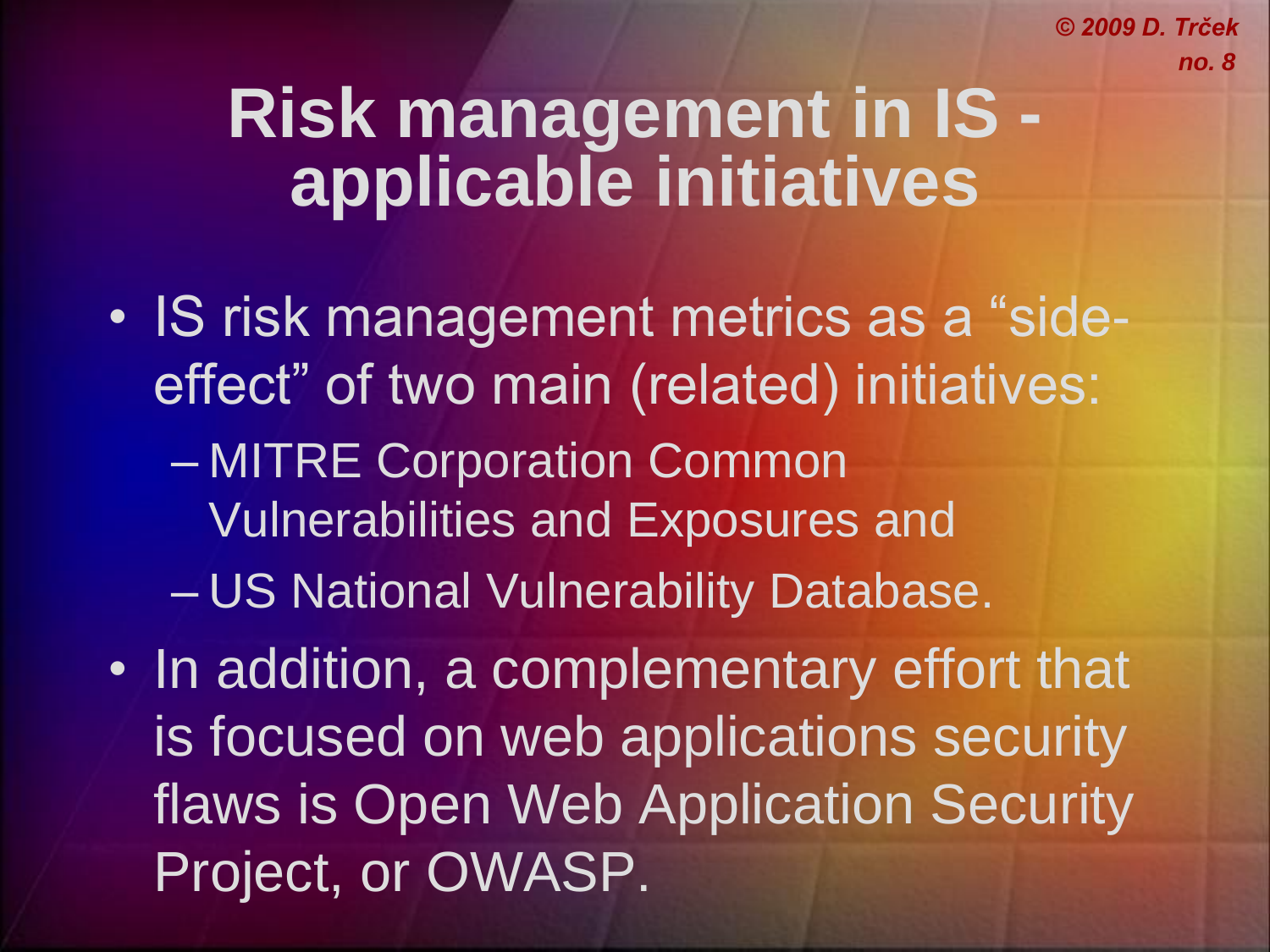- MITRE Corporation Common Vulnerabilities & Exposures Database.
	- Vulnerabilities can be in one of two states:
		- $\triangleright$  publicly known, with no patch available from the vendor, or
		- $\triangleright$  publicly known, with a patch available from the vendor.
- All vulnerabilities have an ID which is an eleven digit unique number with its syntax as given in the table below:

|  |  |  | <b><i>CONTRACTOR</i></b><br>. |  |  |  | <b><i><u>PERSONAL PROPERTY</u></i></b><br>for the year.<br>n th vu<br>49.EU -<br>. |  |  |  |
|--|--|--|-------------------------------|--|--|--|------------------------------------------------------------------------------------|--|--|--|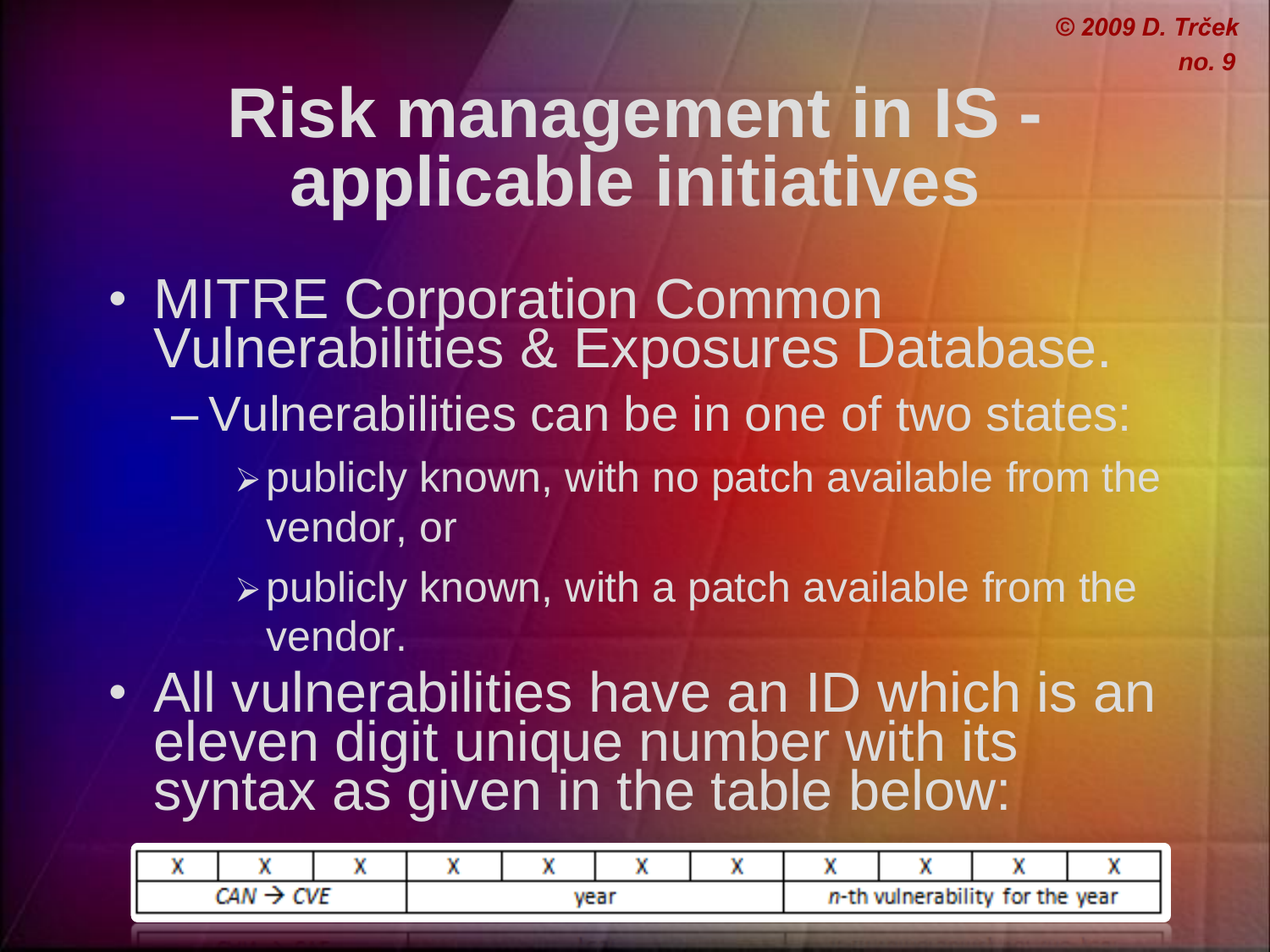# **Risk management in IS applicable initiatives**

• Using this database as a foundation, Jones suggests metric called DVE (daily vulnerability exposure) [Jones]:

– DVE is a sum of num. of publicly known vulnerabilities for a system *s* without corresponding patch on each day of the year:

$$
DVE_s(data) = \sum_{vulin s} (date_{known} < date) \land (date_{patched} > date)
$$

– DVE expresses for any given day the exposure (number of exposures) of a system to those vulnerabilities that were publicly disclosed prior to that day, but patches were not available until after that day.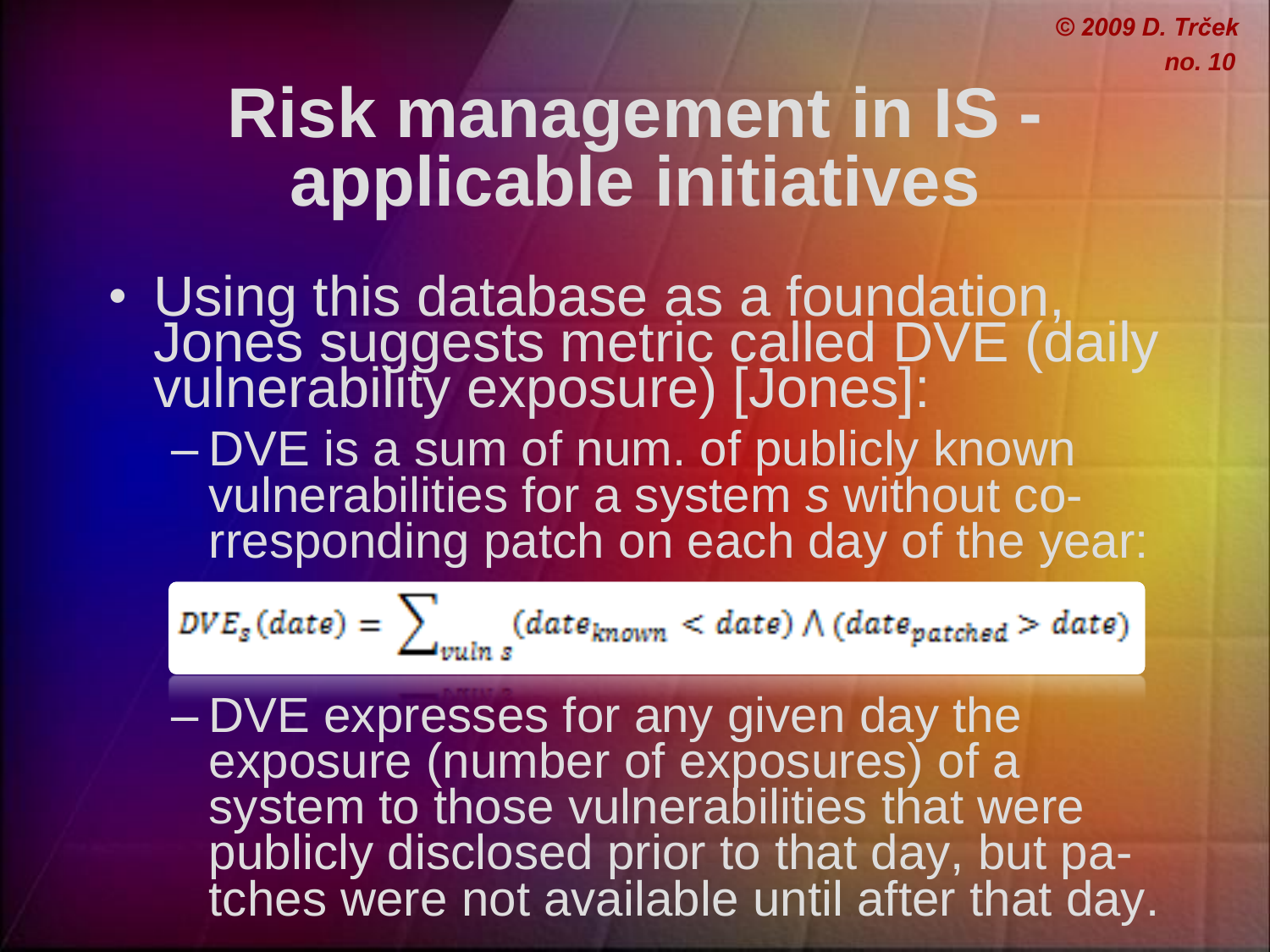- Harriri et al. suggest vulnerability index (VI) [Harriri]:
	- This index is based on qualitative (categorical) assessment of a state of a system (be it a router, a server or a client), which can be normal, uncertain and vulnerable.
	- Each of the above devices has an auditing agent that measure the impact factors in real-time (they calculate the ratio between the changes of a normal and abnormal state). The vulnerability analysis engine statistically correlates the agent generated events to system impact metrics.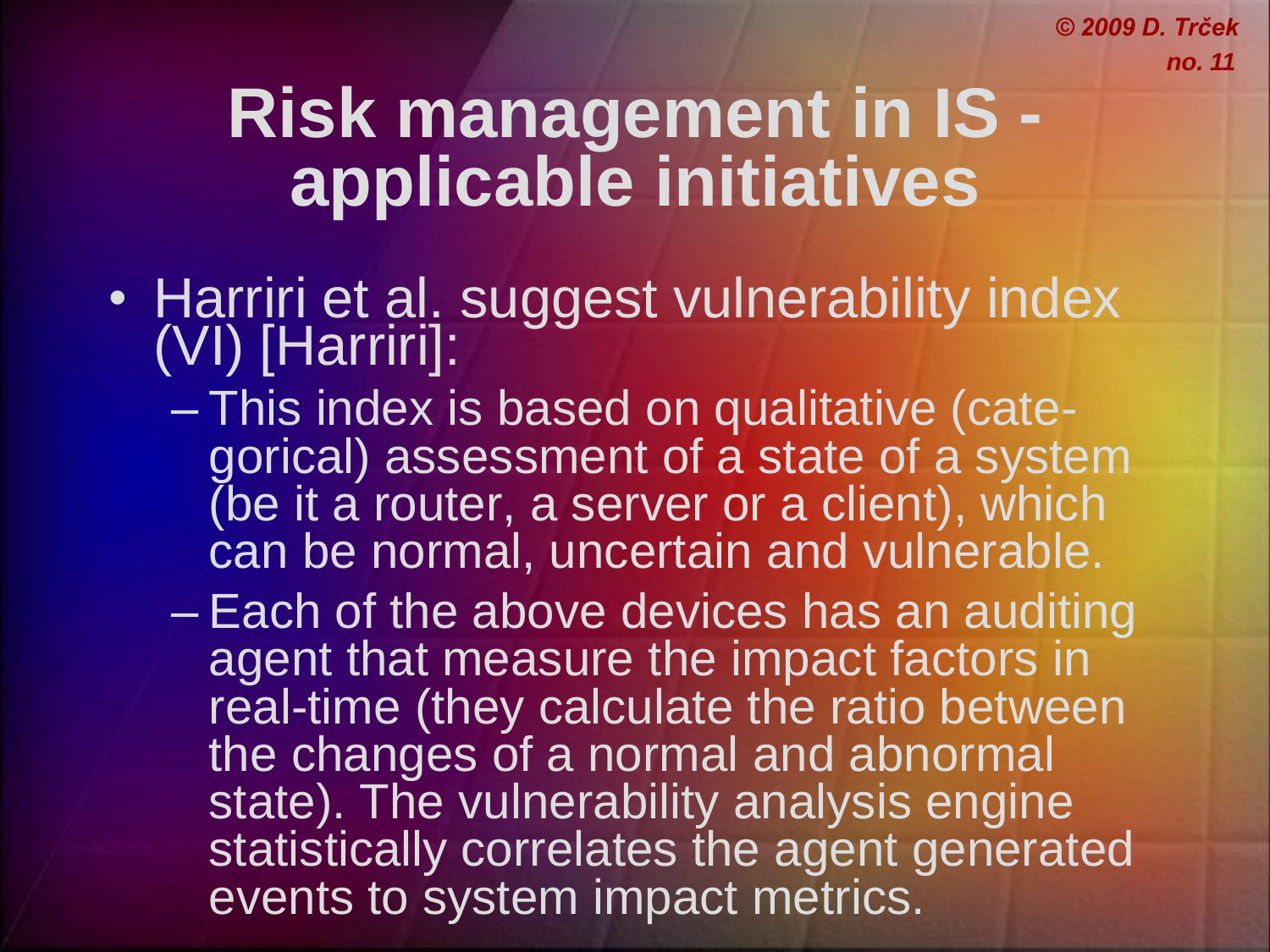- Harriri et al. suggest to use vulnerability index (VI) [Hariri]:
	- For each kind of a system a component impact factor (CIF) is calculated for a given fault scenario (FS).
	- CIF is the ratio between two differences the first is the difference between the normal and faulty operation parameter value, and the second is the difference between the normal and acceptable threshold value of this operation parameter.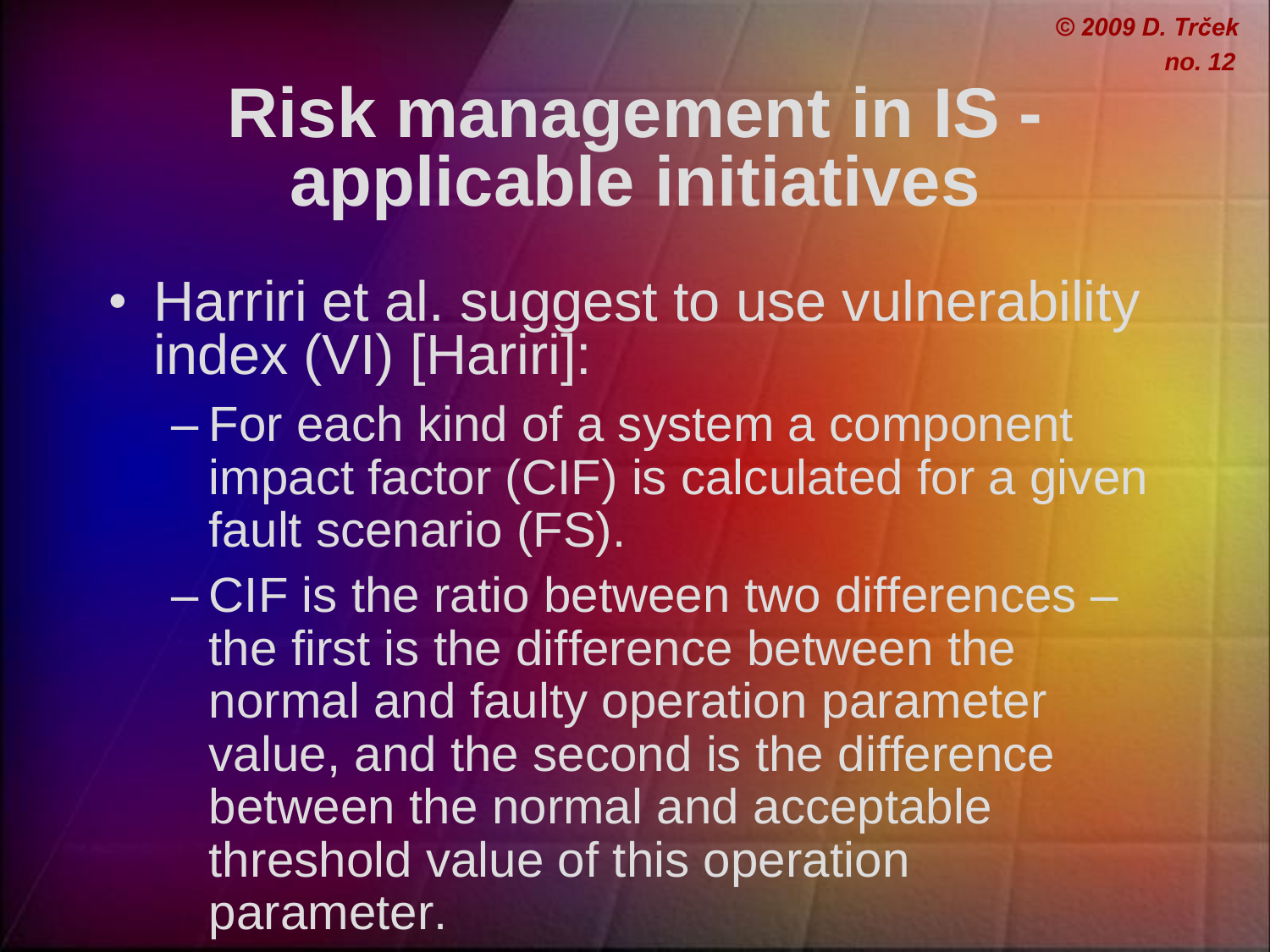### **Risk management in IS applicable initiatives**

#### • Vulnerability index (VI) [Hariri]:

$$
CIF(client, FS_k) = \frac{|TR_{norm} - TR_{fault}}{|TR_{norm} - TR_{min}|}
$$

$$
CIF( router, FS_k) = \frac{|BU_{norm} - BU_{fault}|}{|BU_{norm} - BU_{max}|}
$$

$$
CIF(server, FS_k) = \frac{|CQ_{norm} - CQ_{fault}|}{|CQ_{norm} - CQ_{max}|}
$$

– Now the system impact factor (SIF) can be obtained that identifies how a fault affects the whole (sub)network.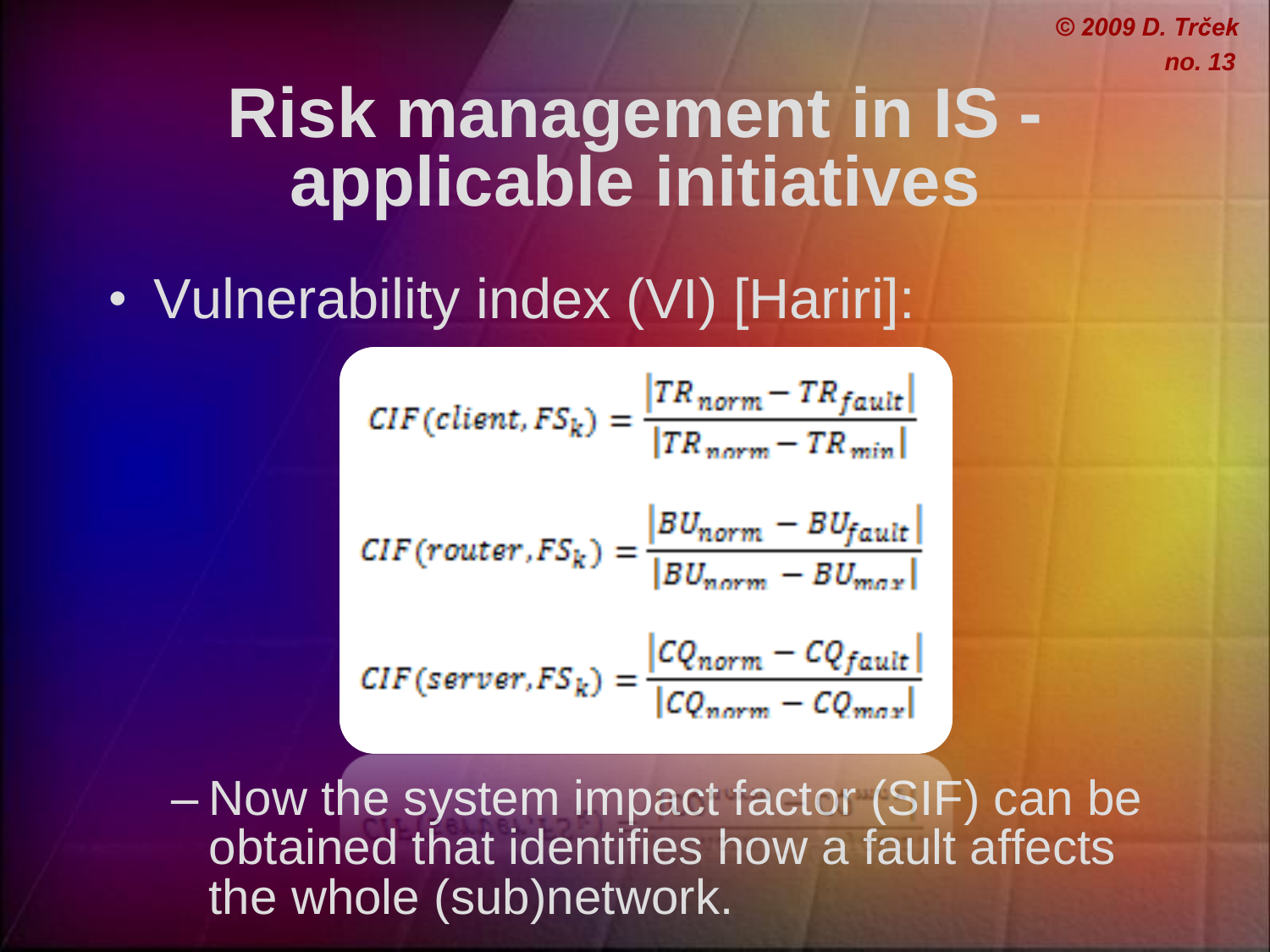#### **Risk management in IS applicable initiatives**

- Vulnerability index (VI) [Harriri]:
	- For a given fault a SIF is obtained by evaluating the weighted IFs of all network components. This means the percentage of components in vulnerable states (i.e. where CIF exceeds normal op. thresholds *d*) in relation to the total num. of components:

– Component oper. state (COS) equals to 1 when the component operates in an abnormal state (that is,  $CIF_i > d$ ), and 0 when it operates in a normal state (CIF*<sup>i</sup>* < *d*).

 $SIF_{client}(FS_k) = \frac{\sum_{\forall j,clip_j \ge d} COS_j}{total num clients}$   $SIF_{counter}(FS_k) = \frac{\sum_{\forall j,clip_j \ge d} COS_j}{total num routers}$   $SIF_{server}(FS_k) = \frac{\sum_{\forall j,clip_j \ge d} COS_j}{total num servers}$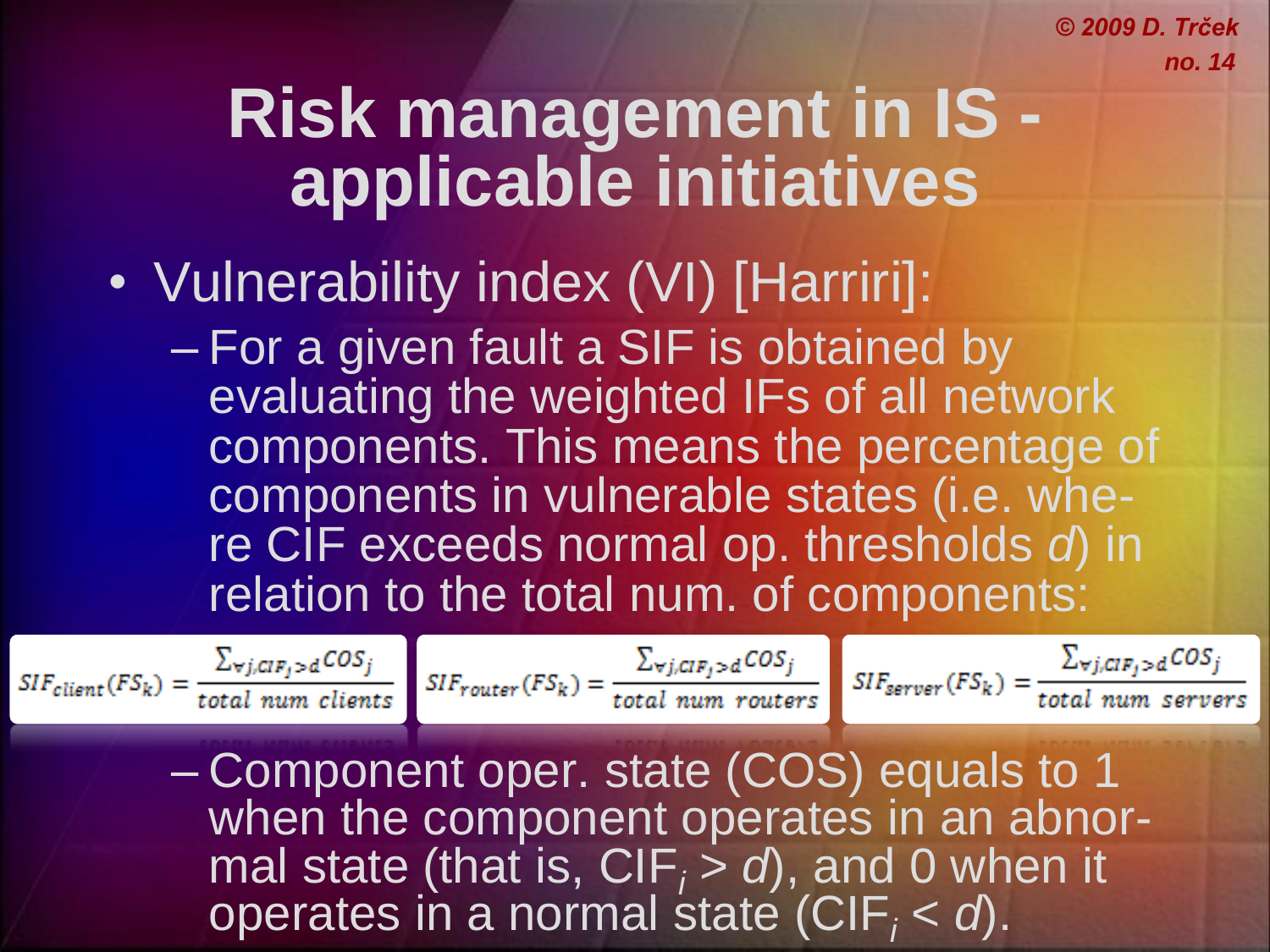- Other metrics approaches in the literat.:
	- The first one is survivability analysis, where a fault is injected in systems specification and consequences are visualized by scenario graphs.  $\rightarrow$  not really providing metric.
	- Graph-based network vulnerability analysis, where a database of common attacks is used and applied to a particular network configuration to identify the most probable attack paths).
	- Attack trees, which are similar to former technique, but of a more general nature.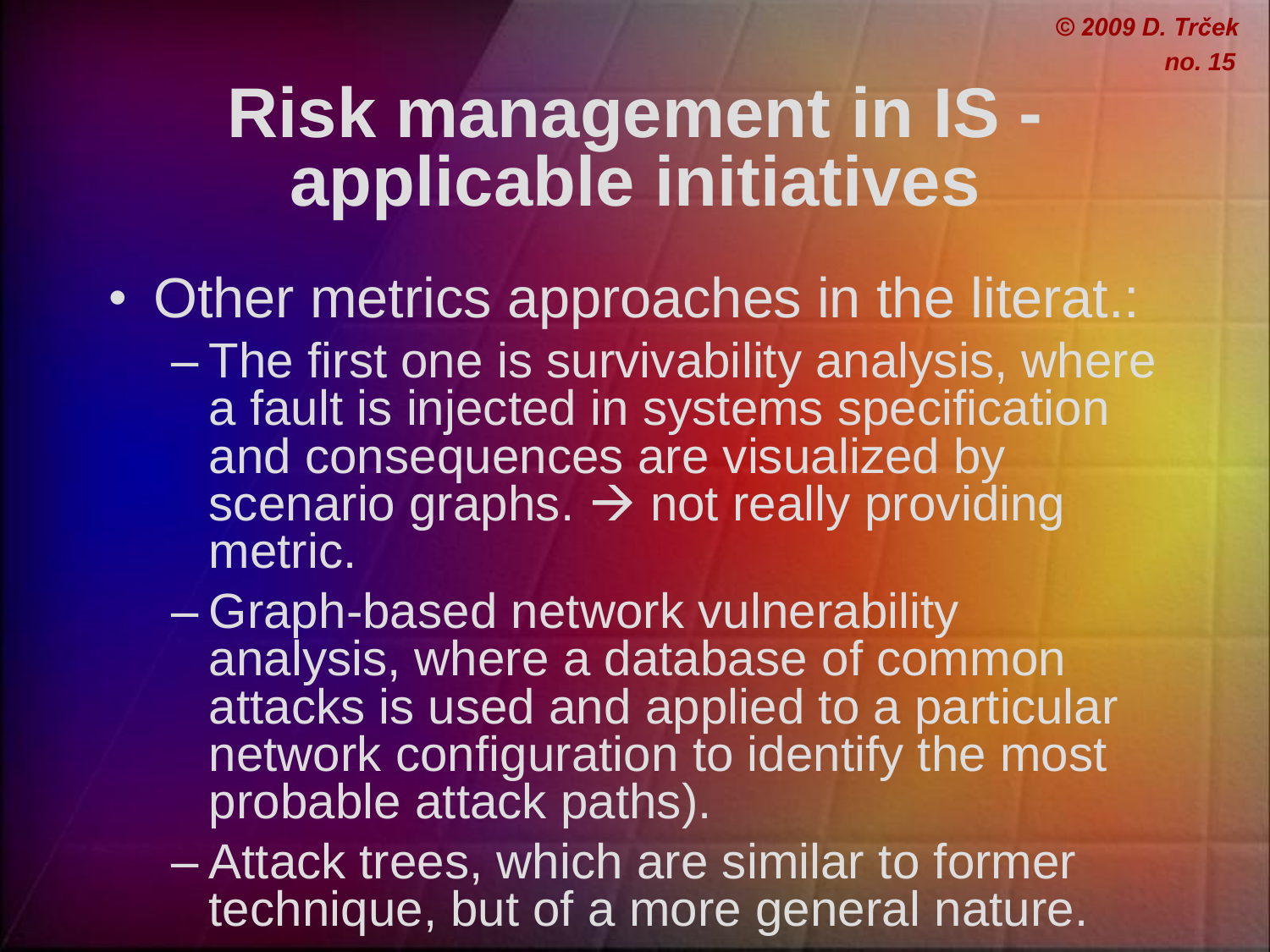#### **Computer supported IT risk management**

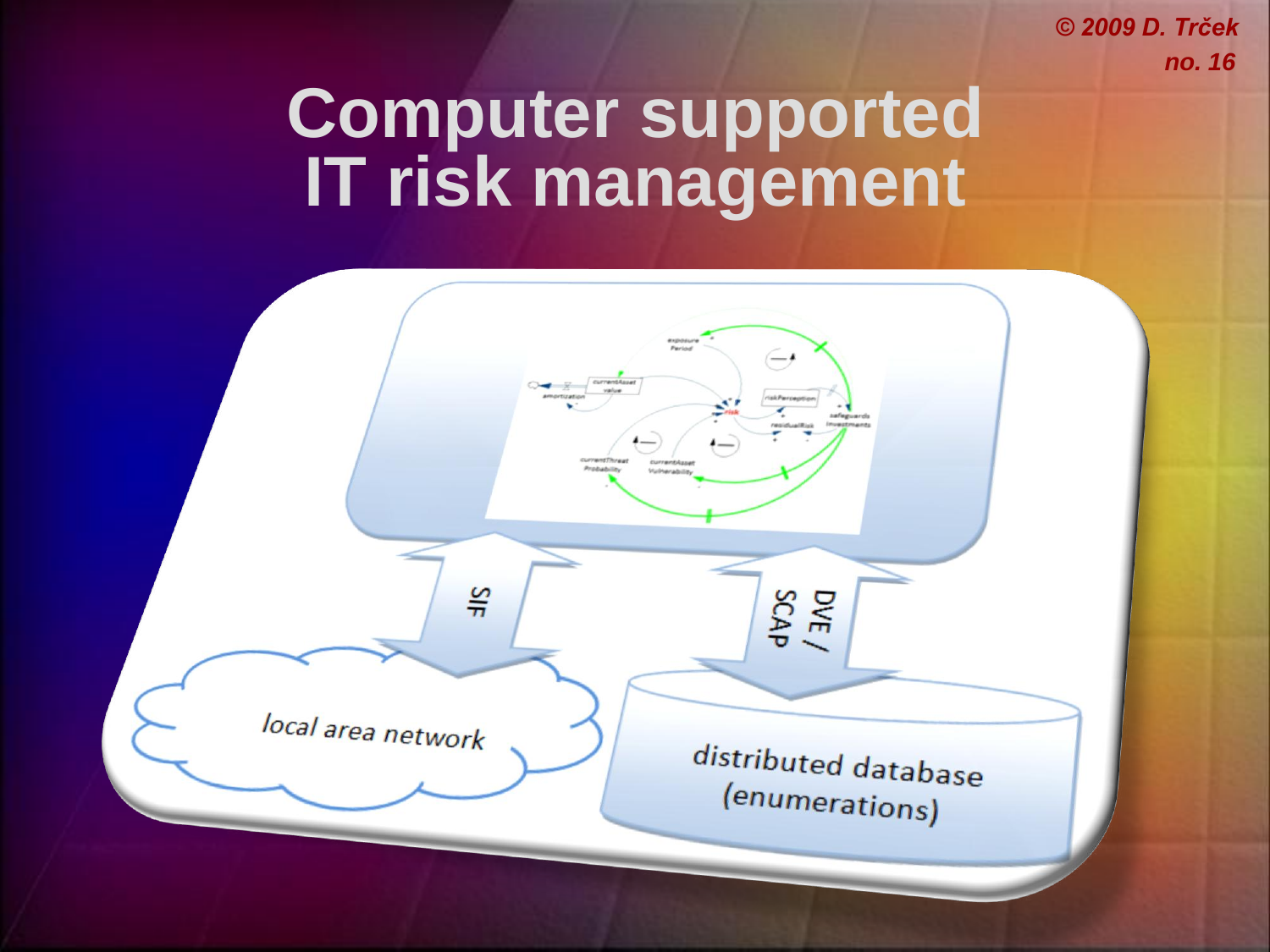#### **Computer supported IT risk management**

- Automation of metrics assessment:
	- For DVEs, a SCAP protocol has been developed and is available.
	- For SIFs, we are studying two options:
		- deployment of SNMP or
		- deployment of slim agents, e.g. CORBA.
	- In both cases an "engine" code is needed to calculate aggregates expected values and apply forecasting methods.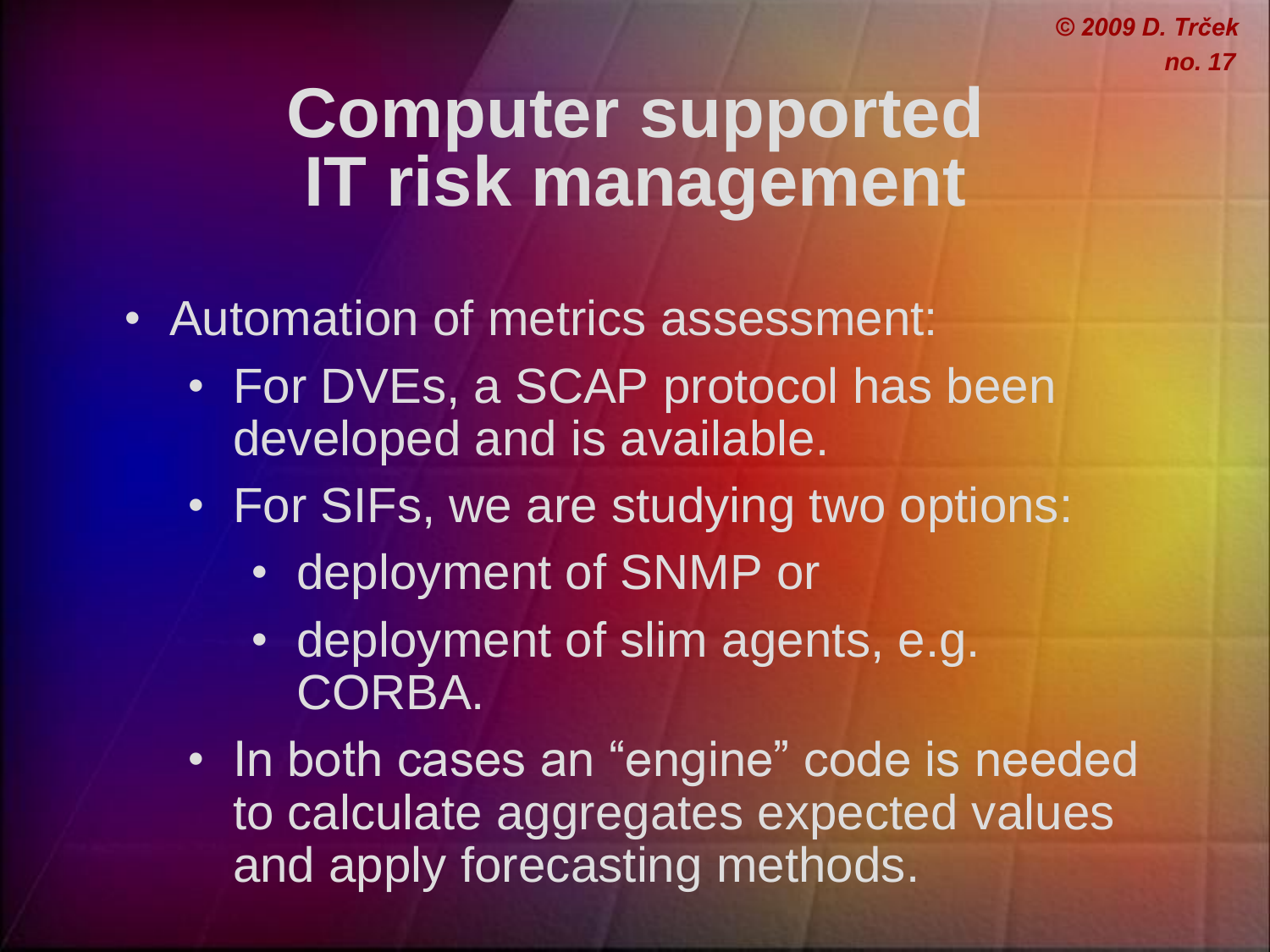# **Conclusions**

- Thanks to some US initiatives for CIP there exists now a basis for quantitative risk management of IT / IS.
- We have developed a generic, system dynamics based RM model that links techno-elements and human factor.
- Currently, we are working on reactive and active RM, while pro-active RM is still a matter of research.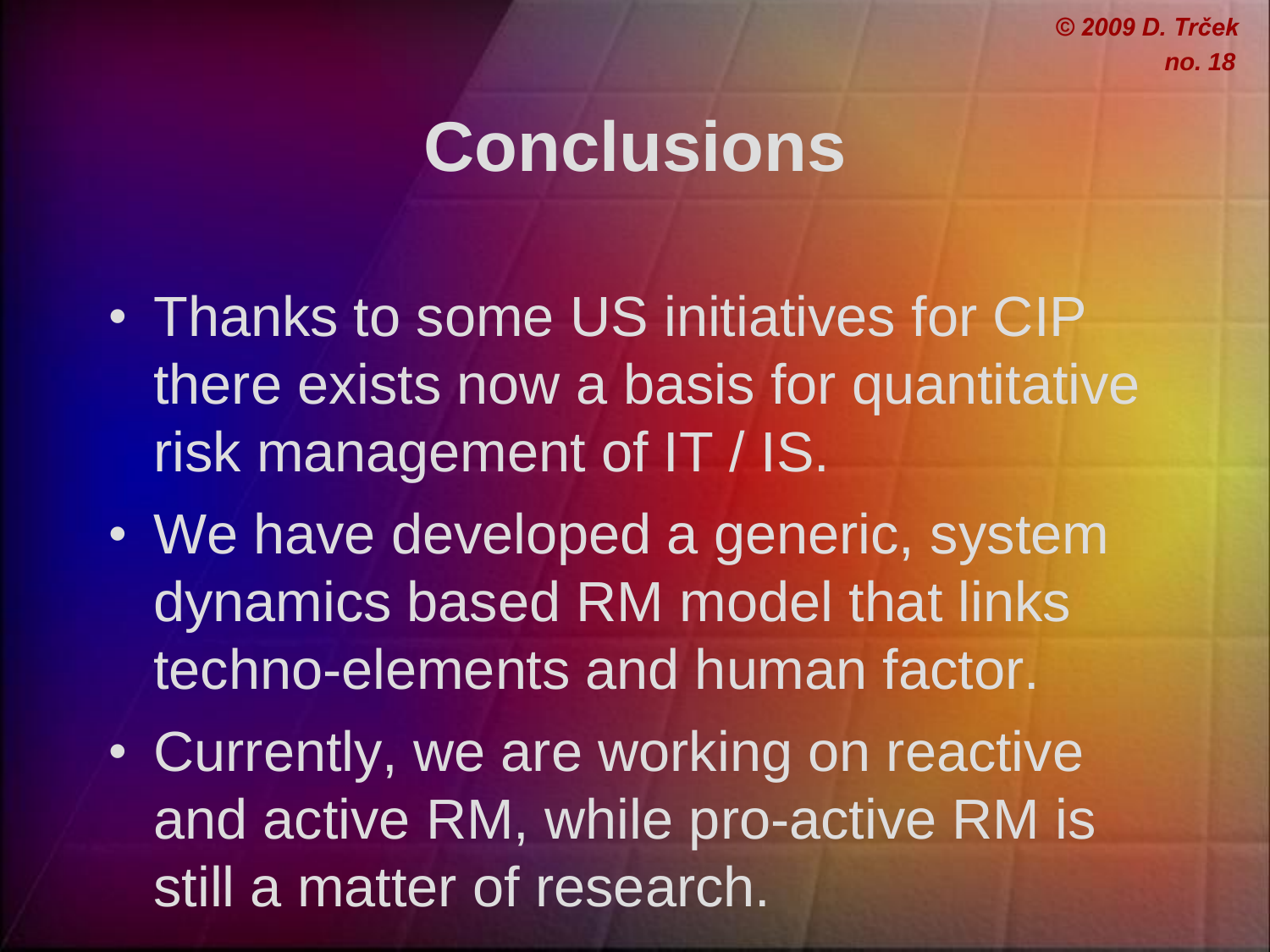### **References**

- [Jones] Jones J.R., Estimating Software Vulnerabilities, IEEE Security & Privacy, July and August, IEEE, 2007, pp. 28-32.
- [Hariri] Hariri S., Qu G., Dharmagadda T., Ramkishore M., Cauligi S., Raghavendra A. , Impact Analysis Of Faults And Attacks In Large-Scale Networks, IEEE Security & Privacy, September/October, IEEE, 2003, 49-54.